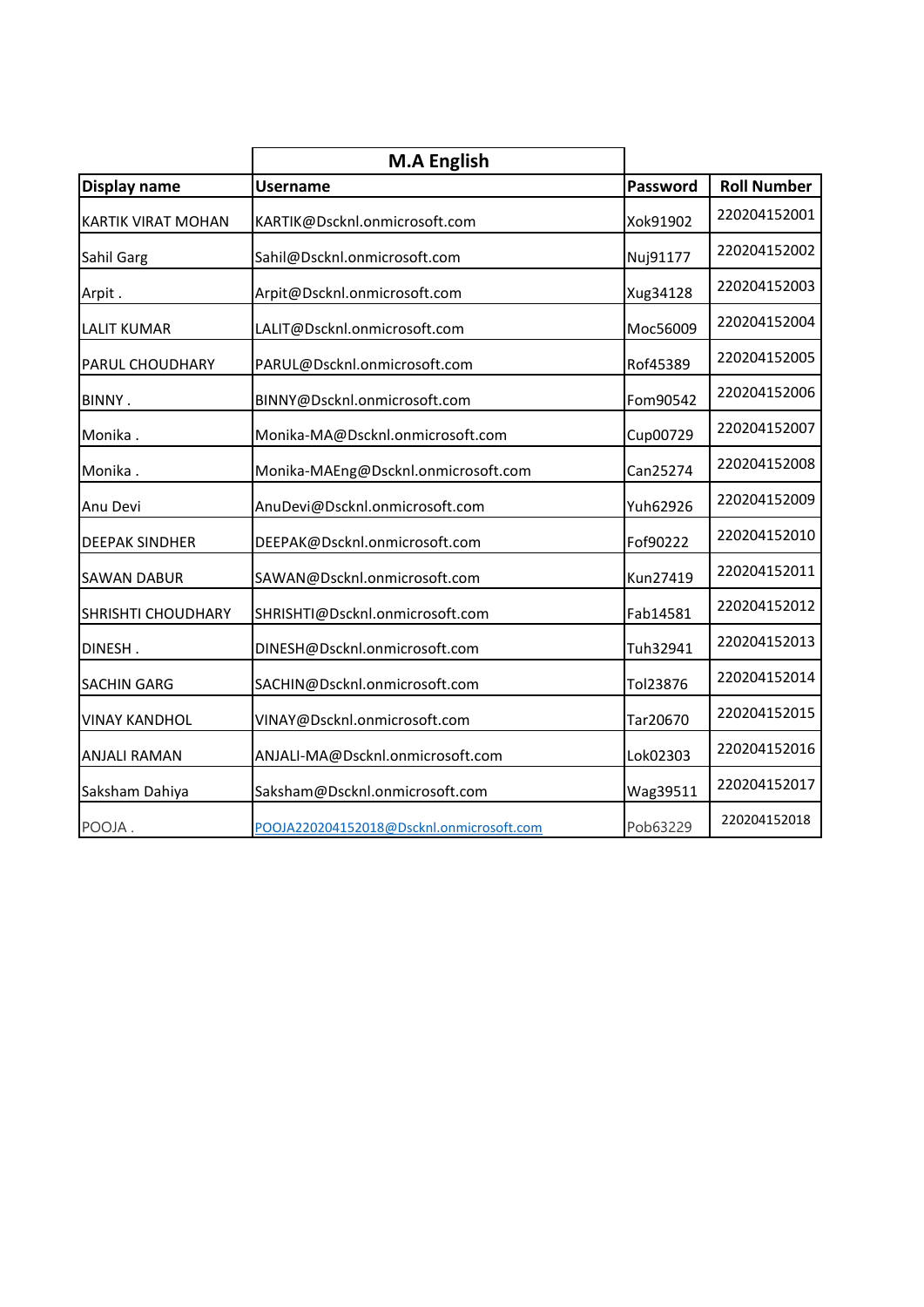|                      | <b>M.A Hindi</b>               |          |                    |
|----------------------|--------------------------------|----------|--------------------|
| <b>Display name</b>  | <b>Username</b>                | Password | <b>Roll Number</b> |
| <b>IRIDHI WADHWA</b> | RIDHI@Dscknl.onmicrosoft.com   | Rok86224 | 220204154001       |
| <b>ISITA</b>         | SITA@Dscknl.onmicrosoft.com    | Yus77406 | 220204154002       |
| <b>ANCHAL</b>        | ANCHAL@Dscknl.onmicrosoft.com  | Hat73883 | 220204154003       |
| YASMINE              | YASMINE@Dscknl.onmicrosoft.com | Jaw55375 | 220204154004       |
| <b>ISUNITA DEVI</b>  | SUNITA@Dscknl.onmicrosoft.com  | Zuk97426 | 220204154005       |

|                        | (M.A.)-Political Science                   |          |                    |
|------------------------|--------------------------------------------|----------|--------------------|
| Display name           | <b>Username</b>                            | Password | <b>Roll Number</b> |
| ARZOO GORSI            | ARZOO@Dscknl.onmicrosoft.com               | Cog63211 | 220204156001       |
| <b>VINEET</b>          | VINEET@Dscknl.onmicrosoft.com              | Maz74642 | 220204156002       |
| <b>ASHWANI KUMAR</b>   | ASHWANI@Dscknl.onmicrosoft.com             | Fum27366 | 220204156003       |
| <b>SIKSHA DEVI</b>     | SIKSHA@Dscknl.onmicrosoft.com              | Kug13881 | 220204156004       |
| <b>AMAN KUMAR</b>      | AMAN@Dscknl.onmicrosoft.com                | Lul94786 | 220204156005       |
| aarti sharma           | Aarti-MA-POL@Dscknl.onmicrosoft.com        | Yuh78313 | 220204156006       |
| Karambir               | Karambir@Dscknl.onmicrosoft.com            | Tam97889 | 220204156007       |
| <b>KARAN</b>           | KARAN@Dscknl.onmicrosoft.com               | Lol07624 | 220204156008       |
| <b>NISHA</b>           | NISHA@Dscknl.onmicrosoft.com               | Yur52936 | 220204156009       |
| Priyanka               | Priyanka-MA-POL@Dscknl.onmicrosoft.com     | Vax20164 | 220204156010       |
| <b>KOMAL DEVI</b>      | KOMAL-MA-POL@Dscknl.onmicrosoft.com        | Jus05432 | 220204156011       |
| <b>NEERAJ SAINI</b>    | NEERAJ@Dscknl.onmicrosoft.com              | Vaf39434 | 220204156012       |
| <b>MANISHA</b>         | MANISHA@Dscknl.onmicrosoft.com             | Yoz85264 | 220204156013       |
| <b>ANKIT NAIN</b>      | ANKIT@Dscknl.onmicrosoft.com               | Soc67419 | 220204156014       |
| <b>HARMANDEEP KAUR</b> | HARMANDEEP@Dscknl.onmicrosoft.com          | Puq25077 | 220204156015       |
| PRIYANKA DEVI          | Priyanka-MA-POL.S@Dscknl.onmicrosoft.com   | Yav11802 | 220204156016       |
| KAMLESH                | KAMLESH@Dscknl.onmicrosoft.com             | Pus61252 | 220204156017       |
| SHUBHAM SHARMA         | SHUBHAM@Dscknl.onmicrosoft.com             | Bas35607 | 220204156018       |
| <b>RAMAN</b>           | RAMAN@Dscknl.onmicrosoft.com               | Hor11778 | 220204156019       |
| <b>HARSH KUMAR</b>     | HARSH@Dscknl.onmicrosoft.com               | Sag60773 | 220204156020       |
| SHILPA RANI            | SHILPA@Dscknl.onmicrosoft.com              | Rur64322 | 220204156021       |
| Mohit kadyan           | Mohit-MA-POL@Dscknl.onmicrosoft.com        | Caw31823 | 220204156022       |
| Rohit Kumar            | Rohit@Dscknl.onmicrosoft.com               | Put74465 | 220204156023       |
| SONIA.                 | 220204156024SONIA@Dscknl.onmicrosoft.com   | Yap84984 | 220204156024       |
| SHIVANI.               | 220204156025SHIVANI@Dscknl.onmicrosoft.com | Rah71531 | 220204156025       |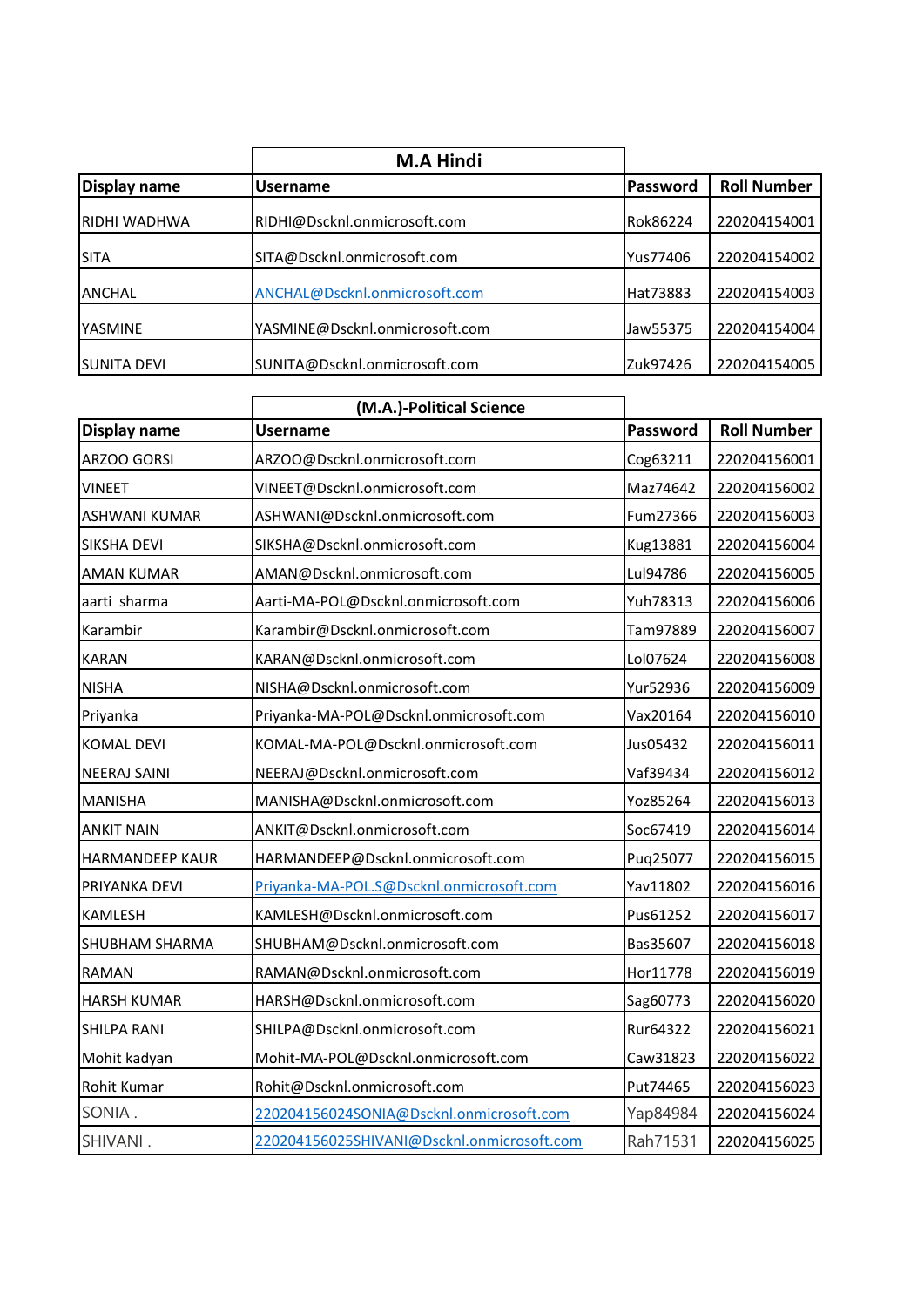|                       | (M.Com)                               |          |                    |
|-----------------------|---------------------------------------|----------|--------------------|
| Display name          | <b>Username</b>                       | Password | <b>Roll Number</b> |
| <b>MEENA</b>          | MEENA@Dscknl.onmicrosoft.com          | Koc08476 | 220204168001       |
| <b>DIVYA SINGLA</b>   | DIVYA-Mcom@Dscknl.onmicrosoft.com     | Dok87699 | 220204168002       |
| <b>CHHAVI</b>         | CHHAVI@Dscknl.onmicrosoft.com         | Jat09228 | 220204168003       |
| <b>RUMI</b>           | RUMI@Dscknl.onmicrosoft.com           | Daf47832 | 220204168004       |
| Swati Chopra          | Swati@Dscknl.onmicrosoft.com          | Zup35162 | 220204168005       |
| Angel                 | Angel@Dscknl.onmicrosoft.com          | Dow29518 | 220204168006       |
| <b>ANIL KUMAR</b>     | ANIL@Dscknl.onmicrosoft.com           | Xay20093 | 220204168007       |
| <b>HEENA</b>          | HEENA@Dscknl.onmicrosoft.com          | Muv04148 | 220204168008       |
| <b>ASHIMA GOEL</b>    | ASHIMA@Dscknl.onmicrosoft.com         | Kay86954 | 220204168009       |
| <b>SAMANPREET</b>     | SAMANPREET@Dscknl.onmicrosoft.com     | Wam20163 | 220204168010       |
| <b>NANCY MITTAL</b>   | NANCY-MCom@Dscknl.onmicrosoft.com     | Zaw78936 | 220204168011       |
| <b>CHAHAT GARG</b>    | CHAHAT@Dscknl.onmicrosoft.com         | Sam57314 | 220204168012       |
| <b>PRIYANKA</b>       | PRIYANKA-Mcom@Dscknl.onmicrosoft.com  | Hov62390 | 220204168013       |
| <b>SHIVANI GOYAL</b>  | SHIVANI@Dscknl.onmicrosoft.com        | Gog56403 | 220204168014       |
| <b>RENU BALA</b>      | RENU@Dscknl.onmicrosoft.com           | Wut04344 | 220204168015       |
| <b>VIPRA</b>          | VIPRA@Dscknl.onmicrosoft.com          | Gaw72106 | 220204168016       |
| <b>ALPANA</b>         | ALPANA@Dscknl.onmicrosoft.com         | Jay50800 | 220204168017       |
| <b>REENA DEVI</b>     | REENA-Mcom@Dscknl.onmicrosoft.com     | Boj78109 | 220204168018       |
| Gunjan                | Gunjan@Dscknl.onmicrosoft.com         | Qon78372 | 220204168019       |
| Aarti                 | Aarti@Dscknl.onmicrosoft.com          | Nuc84492 | 220204168020       |
| <b>ASHU</b>           | ASHU@Dscknl.onmicrosoft.com           | Mot04103 | 220204168021       |
| <b>GURVINDER KAUR</b> | GURVINDER@Dscknl.onmicrosoft.com      | Mod37050 | 220204168022       |
| <b>GEETU SHARMA</b>   | GEETU@Dscknl.onmicrosoft.com          | Bac70048 | 220204168023       |
| Simran Bharti         | Simran@Dscknl.onmicrosoft.com         | Kum92365 | 220204168024       |
| Divyanshu Goel        | Divyanshu@Dscknl.onmicrosoft.com      | Kap06615 | 220204168025       |
| <b>KHUSHI GUPTA</b>   | KHUSHI@Dscknl.onmicrosoft.com         | Haf35096 | 220204168026       |
| <b>MOHIT KUMAR</b>    | MOHIT@Dscknl.onmicrosoft.com          | Gac95314 | 220204168027       |
| Anshul                | Anshul@Dscknl.onmicrosoft.com         | Tol10610 | 220204168028       |
| PRIYANKA              | PRIYANKA-M-Com@Dscknl.onmicrosoft.com | Rut19911 | 220204168029       |
| RAJNI                 | RAJNI@Dscknl.onmicrosoft.com          | Xod86064 | 220204168030       |
| <b>BEENU</b>          | BEENU@Dscknl.onmicrosoft.com          | Ruz87201 | 220204168031       |
| AAYUSHI               | AAYUSHI@Dscknl.onmicrosoft.com        | Pan82316 | 220204168032       |
| <b>NANCY RAMAN</b>    | NANCY@Dscknl.onmicrosoft.com          | Xos49563 | 220204168033       |
| <b>PREETI</b>         | PREETI@Dscknl.onmicrosoft.com         | Dos30805 | 220204168034       |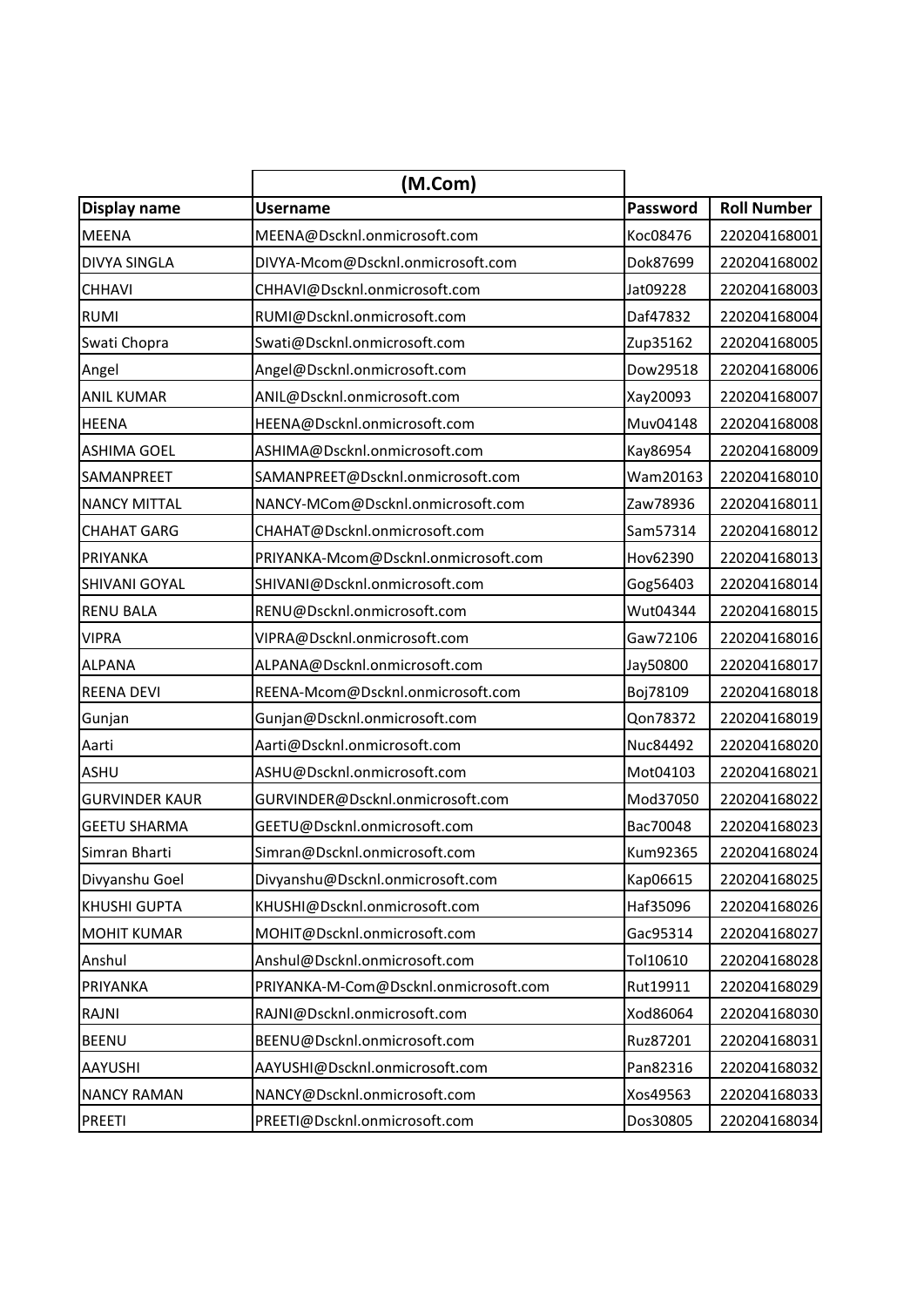|                       | (M.Sc.) - Chemistry                         |          |                    |
|-----------------------|---------------------------------------------|----------|--------------------|
| Display name          | <b>Username</b>                             | Password | <b>Roll Number</b> |
| <b>TUNEJA</b>         | TUNEJA@Dscknl.onmicrosoft.com               | Ham37338 | 220204178001       |
| Ashish Sobti          | Ashish@Dscknl.onmicrosoft.com               | Lag47856 | 220204178002       |
| <b>URVASHI</b>        | URVASHI@Dscknl.onmicrosoft.com              | Kov72070 | 220204178003       |
| SATYAM                | SATYAM@Dscknl.onmicrosoft.com               | Lar10291 | 220204178004       |
| <b>BHAVNA</b>         | BHAVNA@Dscknl.onmicrosoft.com               | Jax99401 | 220204178005       |
| <b>KOMAL</b>          | KOMAL-M-Sci@Dscknl.onmicrosoft.com          | Var92525 | 220204178006       |
| Tannu                 | Tannu@Dscknl.onmicrosoft.com                | Juy51674 | 220204178007       |
| <b>GOURAV SHARMA</b>  | GOURAV@Dscknl.onmicrosoft.com               | Nal50875 | 220204178008       |
| <b>DIVYA</b>          | DIVYA-M-Sci@Dscknl.onmicrosoft.com          | Tob31438 | 220204178009       |
| PRAGYA                | PRAGYA@Dscknl.onmicrosoft.com               | Coq80407 | 220204178010       |
| <b>MUSKAAN</b>        | MUSKAAN@Dscknl.onmicrosoft.com              | Tus46079 | 220204178011       |
| Kajal                 | Kajal@Dscknl.onmicrosoft.com                | Cop70511 | 220204178012       |
| <b>SAKSHI DEVI</b>    | SAKSHI-M-Sci@Dscknl.onmicrosoft.com         | Jan07065 | 220204178013       |
| <b>SUNAINA</b>        | SUNAINA@Dscknl.onmicrosoft.com              | Kac88664 | 220204178014       |
| <b>ANKUR CHAUHAN</b>  | ANKUR@Dscknl.onmicrosoft.com                | Yap75925 | 220204178015       |
| <b>RIYA</b>           | RIYA-M-Sci@Dscknl.onmicrosoft.com           | Qut93122 | 220204178016       |
| <b>SRISTI BUNKER</b>  | SRISTI@Dscknl.onmicrosoft.com               | Yut13944 | 220204178017       |
| Vanee Gaur            | Vanee@Dscknl.onmicrosoft.com                | Nac88864 | 220204178018       |
| <b>MONIKA SHARMA</b>  | MONIKA@Dscknl.onmicrosoft.com               | Say03283 | 220204178019       |
| <b>NARENDER KUMAR</b> | NARENDER@Dscknl.onmicrosoft.com             | Zus21260 | 220204178020       |
| Ritu                  | Ritu@Dscknl.onmicrosoft.com                 | Mat22166 | 220204178021       |
| Anjali                | Anjali@Dscknl.onmicrosoft.com               | Noc85525 | 220204178022       |
| MEENU                 | MEENU@Dscknl.onmicrosoft.com                | Lul06296 | 220204178023       |
| Devandar Singh        | Devandar@Dscknl.onmicrosoft.com             | Qom97877 | 220204178024       |
| <b>KOMAL</b>          | KOMAL-M-Sci-Che@Dscknl.onmicrosoft.com      | Zan34520 | 220204178025       |
| riya                  | riya@Dscknl.onmicrosoft.com                 | Jom22134 | 220204178026       |
| <b>REENA DEVI</b>     | REENA@Dscknl.onmicrosoft.com                | Goy24893 | 220204178027       |
| <b>SAKSHI</b>         | SAKSHI@Dscknl.onmicrosoft.com               | Was66405 | 220204178028       |
| <b>MEENAKSHI</b>      | MEENAKSHI@Dscknl.onmicrosoft.com            | Kum10968 | 220204178029       |
| Khushal arora         | Khushal@Dscknl.onmicrosoft.com              | Fuc12802 | 220204178030       |
| Kiran                 | Kiran-M-Sci-Che@Dscknl.onmicrosoft.com      | Dow83179 | 220204178031       |
| Priyanka              | Priyanka@Dscknl.onmicrosoft.com             | Cak52255 | 220204178032       |
| <b>KOMAL</b>          | KOMAL@Dscknl.onmicrosoft.com                | Job61561 | 220204178033       |
| AARJU                 | AARJU@Dscknl.onmicrosoft.com                | Suy95010 | 220204178034       |
| <b>KIRAN</b>          | KIRAN@Dscknl.onmicrosoft.com                | Zoj11594 | 220204178035       |
| <b>SONAL LATHWAL</b>  | SONAL@Dscknl.onmicrosoft.com                | Foz40622 | 220204178036       |
| <b>DIVYA</b>          | DIVYA@Dscknl.onmicrosoft.com                | Dum44711 | 220204178037       |
| Aaditya.              | 220204178038Aaditya@Dscknl.onmicrosoft.com  | Guv42319 | 220204178038       |
| Shivani.              | 220204178039Shivani@Dscknl.onmicrosoft.com  | Nof88034 | 220204178039       |
| Aditi Sharma          | 220204178040Aditi@Dscknl.onmicrosoft.com    | Fuz01541 | 220204178040       |
| AARSI.                | 220204178041AARSI@Dscknl.onmicrosoft.com    | Quw08171 | 220204178041       |
| Himanshi Sandhu       | 220204178042Himanshi@Dscknl.onmicrosoft.com | Wax93306 | 220204178042       |
| DIKSHA.               | 220204178043DIKSHA@Dscknl.onmicrosoft.com   | Hon96583 | 220204178043       |